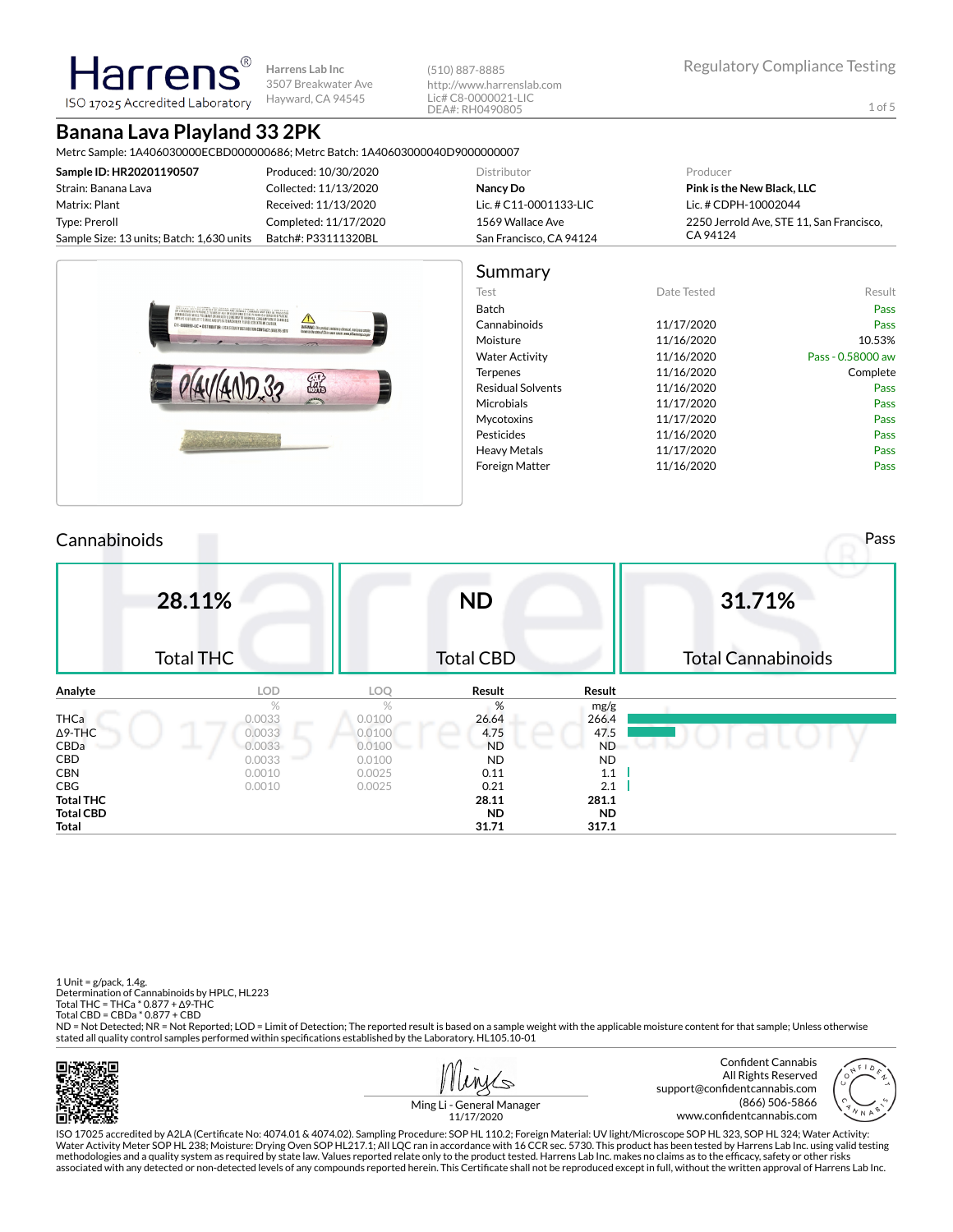**Harrens Lab Inc** 3507 Breakwater Ave Hayward, CA 94545

(510) 887-8885 http://www.harrenslab.com Lic# C8-0000021-LIC DEA#: RH0490805

# **Banana Lava Playland 33 2PK**

**Harrens** ISO 17025 Accredited Laboratory

Metrc Sample: 1A406030000ECBD000000686; Metrc Batch: 1A40603000040D9000000007

| Sample ID: HR20201190507                  | Produced: 10/30/2020  | Distributor             | Producer                                 |
|-------------------------------------------|-----------------------|-------------------------|------------------------------------------|
| Strain: Banana Lava                       | Collected: 11/13/2020 | Nancy Do                | <b>Pink is the New Black, LLC</b>        |
| Matrix: Plant                             | Received: 11/13/2020  | Lic. # C11-0001133-LIC  | Lic. # CDPH-10002044                     |
| Type: Preroll                             | Completed: 11/17/2020 | 1569 Wallace Ave        | 2250 Jerrold Ave. STE 11. San Francisco. |
| Sample Size: 13 units; Batch: 1,630 units | Batch#: P33111320BL   | San Francisco, CA 94124 | CA 94124                                 |

#### **Terpenes**

| Analyte                | <b>LOD</b>    | <b>LOO</b>    | <b>Results</b>                                           | <b>Results</b>               |       |
|------------------------|---------------|---------------|----------------------------------------------------------|------------------------------|-------|
|                        | $\frac{0}{0}$ | $\frac{0}{0}$ | %                                                        | mg/g                         |       |
| β-Caryophyllene        | 0.0080        | 0.0100        | 0.343                                                    | 3.43                         |       |
| $\alpha$ -Humulene     | 0.0080        | 0.0100        | 0.106                                                    | 1.06                         |       |
| $\alpha$ -Bisabolol    | 0.0080        | 0.0100        | 0.090                                                    | 0.90                         |       |
| Guaiol                 | 0.0080        | 0.0100        | 0.056                                                    | 0.56                         |       |
| cis-Nerolidol          | 0.0080        | 0.0100        | 0.054                                                    | 0.54                         |       |
| Caryophyllene Oxide    | 0.0080        | 0.0100        | 0.049                                                    | 0.49                         |       |
| Fenchol                | 0.0080        | 0.0100        | 0.041                                                    | 0.41                         |       |
| Linalool               | 0.0080        | 0.0100        | 0.039                                                    | 0.39                         |       |
| α-Terpineol            | 0.0080        | 0.0100        | 0.027                                                    | 0.27                         |       |
| Isopulegol             | 0.0080        | 0.0100        | 0.014                                                    | 0.14                         |       |
| 3-Carene               | 0.0080        | 0.0100        | <b>ND</b>                                                | <b>ND</b>                    |       |
| $\alpha$ -Phellandrene | 0.0080        | 0.0100        | <b>ND</b>                                                | <b>ND</b>                    |       |
| $\alpha$ -Pinene       | 0.0080        | 0.0100        | <b>ND</b>                                                | <b>ND</b>                    |       |
| $\alpha$ -Terpinene    | 0.0080        | 0.0100        | <b>ND</b>                                                | <b>ND</b>                    |       |
| <b>B-Myrcene</b>       | 0.0080        | 0.0100        | <loq< th=""><th><loq< th=""><th></th></loq<></th></loq<> | <loq< th=""><th></th></loq<> |       |
| <b>B-Ocimene</b>       | 0.0080        | 0.0100        | <b>ND</b>                                                | <b>ND</b>                    |       |
| β-Pinene               | 0.0080        | 0.0100        | <b>ND</b>                                                | <b>ND</b>                    |       |
| Borneol                | 0.0080        | 0.0100        | <loq< th=""><th><loq< th=""><th></th></loq<></th></loq<> | <loq< th=""><th></th></loq<> |       |
| Camphene               | 0.0080        | 0.0100        | <b>ND</b>                                                | ND                           |       |
| δ-Limonene             | 0.0080        | 0.0100        | <b>ND</b>                                                | <b>ND</b>                    |       |
| Eucalyptol             | 0.0080        | 0.0100        | <b>ND</b>                                                | <b>ND</b>                    |       |
| Fenchone               | 0.0080        | 0.0100        | <b>ND</b>                                                | <b>ND</b>                    |       |
| y-Terpinene            | 0.0080        | 0.0100        | <b>ND</b>                                                | <b>ND</b>                    |       |
| Geraniol               | 0.0080        | 0.0100        | <b>ND</b>                                                | <b>ND</b>                    |       |
| <b>Geranyl Acetate</b> | 0.0080        | 0.0100        | <b>ND</b>                                                | <b>ND</b>                    | atory |
| Menthol                | 0.0080        | 0.0100        | <b>ND</b>                                                | <b>ND</b>                    |       |
| Nerol                  | 0.0080        | 0.0100        | <b>ND</b>                                                | <b>ND</b>                    |       |
| Ocimene                | 0.0080        | 0.0100        | <b>ND</b>                                                | <b>ND</b>                    |       |
| Pulegone               | 0.0080        | 0.0100        | <b>ND</b>                                                | <b>ND</b>                    |       |
| p-Cymene               | 0.0080        | 0.0100        | <b>ND</b>                                                | <b>ND</b>                    |       |
| Terpinolene            | 0.0080        | 0.0100        | <b>ND</b>                                                | <b>ND</b>                    |       |
| trans-Nerolidol        | 0.0080        | 0.0100        | <loq< th=""><th><loq< th=""><th></th></loq<></th></loq<> | <loq< th=""><th></th></loq<> |       |
| <b>Total</b>           |               |               | 0.819                                                    | 8.19                         |       |

# Primary Aromas



Date Tested: 11/16/2020<br>ND = Not Detected; NR = Not Reported; LOD = Limit of Detection; Unless otherwise stated all quality control samples performed within specifications established by the Laboratory. HL105.10-01. SOP HL228. GC-FID



Confident Cannabis All Rights Reserved support@confidentcannabis.com (866) 506-5866 www.confidentcannabis.com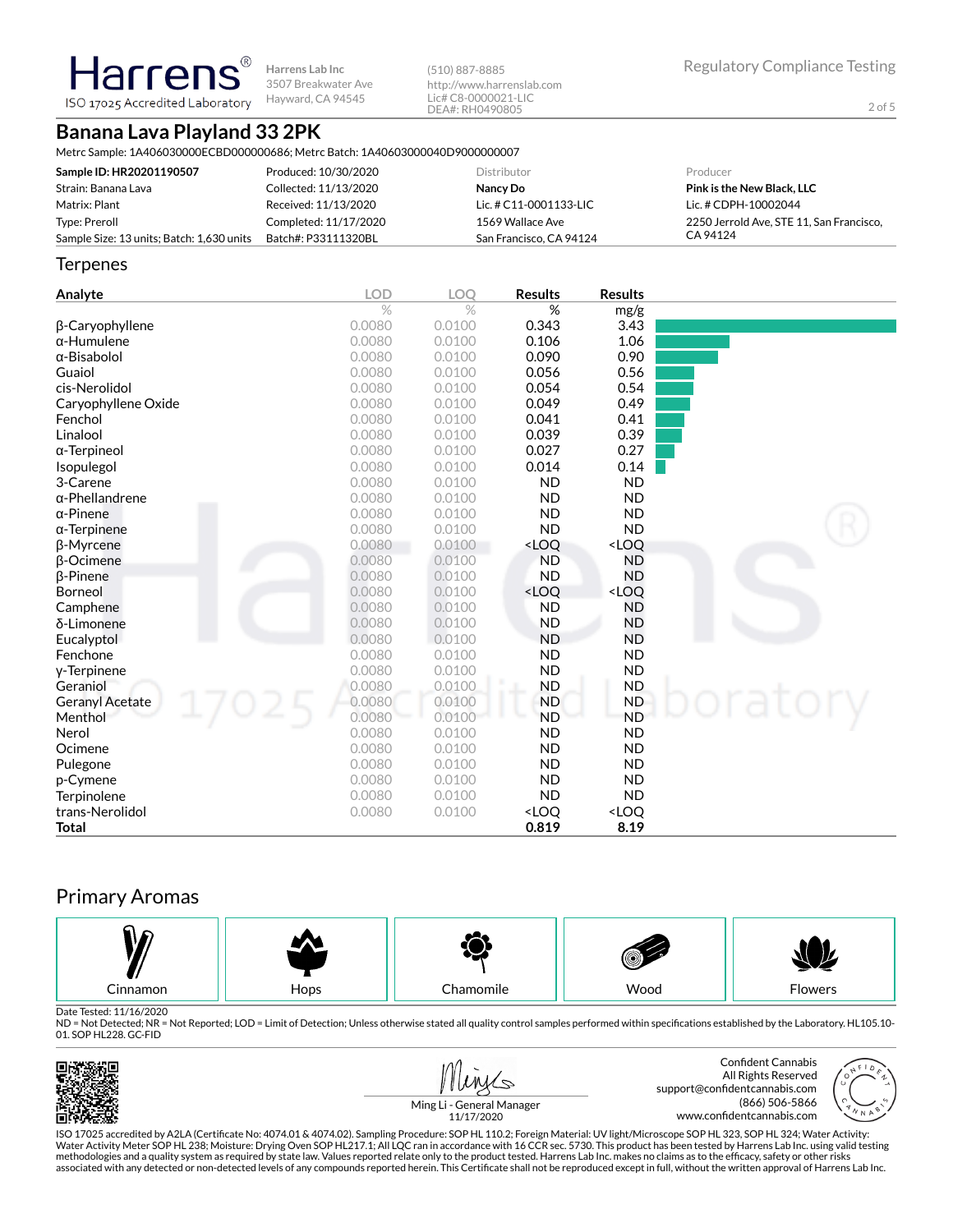**Harrens Lab Inc** 3507 Breakwater Ave Hayward, CA 94545

(510) 887-8885 http://www.harrenslab.com Lic# C8-0000021-LIC DEA#: RH0490805

# **Banana Lava Playland 33 2PK**

**Harrens** ISO 17025 Accredited Laboratory

Metrc Sample: 1A406030000ECBD000000686; Metrc Batch: 1A40603000040D9000000007

| Sample ID: HR20201190507                  | Produced: 10/30/2020  | Distributor              | Producer                                 |
|-------------------------------------------|-----------------------|--------------------------|------------------------------------------|
| Strain: Banana Lava                       | Collected: 11/13/2020 | Nancy Do                 | <b>Pink is the New Black, LLC</b>        |
| Matrix: Plant                             | Received: 11/13/2020  | Lic. # $C11-0001133-LLC$ | Lic. # CDPH-10002044                     |
| Type: Preroll                             | Completed: 11/17/2020 | 1569 Wallace Ave         | 2250 Jerrold Ave. STE 11. San Francisco. |
| Sample Size: 13 units; Batch: 1,630 units | Batch#: P33111320BL   | San Francisco, CA 94124  | CA 94124                                 |

#### Pesticides **Passage Community Community Community** Passes and the extension of the extension of the extension of the extension of the extension of the extension of the extension of the extension of the extension of the ext

| Analyte             | <b>LOD</b> | <b>LOO</b> | Limit          | <b>Results</b> | <b>Status</b> | Analyte                 | <b>LOD</b> | <b>LOO</b> | Limit          | <b>Results</b> | <b>Status</b> |
|---------------------|------------|------------|----------------|----------------|---------------|-------------------------|------------|------------|----------------|----------------|---------------|
|                     | $\mu$ g/g  | $\mu$ g/g  | $\mu$ g/g      | $\mu$ g/g      |               |                         | $\mu$ g/g  | $\mu$ g/g  | $\mu$ g/g      | $\mu$ g/g      |               |
| Abamectin           | 0.03       | 0.1        | 0.1            | <b>ND</b>      | Pass          | Fludioxonil             | 0.03       | 0.1        | 0.1            | <b>ND</b>      | Pass          |
| Acephate            | 0.03       | 0.1        | 0.1            | <b>ND</b>      | Pass          | Hexythiazox             | 0.03       | 0.1        | 0.1            | <b>ND</b>      | Pass          |
| Acequinocyl         | 0.03       | 0.1        | 0.1            | <b>ND</b>      | Pass          | Imazalil                | 0.03       | 0.1        | 0.03           | <b>ND</b>      | Pass          |
| Acetamiprid         | 0.03       | 0.1        | 0.1            | <b>ND</b>      | Pass          | Imidacloprid            | 0.03       | 0.1        | 5              | <b>ND</b>      | Pass          |
| Aldicarb            | 0.03       | 0.1        | 0.03           | <b>ND</b>      | Pass          | Kresoxim Methyl         | 0.03       | 0.1        | 0.1            | <b>ND</b>      | Pass          |
| Azoxystrobin        | 0.03       | 0.1        | 0.1            | <b>ND</b>      | Pass          | Malathion               | 0.03       | 0.1        | 0.5            | <b>ND</b>      | Pass          |
| <b>Bifenazate</b>   | 0.03       | 0.1        | 0.1            | <b>ND</b>      | Pass          | Metalaxyl               | 0.03       | 0.1        | $\overline{2}$ | <b>ND</b>      | Pass          |
| <b>Bifenthrin</b>   | 0.03       | 0.1        | 3              | <b>ND</b>      | Pass          | Methiocarb              | 0.03       | 0.1        | 0.03           | <b>ND</b>      | Pass          |
| <b>Boscalid</b>     | 0.03       | 0.1        | 0.1            | <b>ND</b>      | Pass          | Methomyl                | 0.03       | 0.1        | 1              | <b>ND</b>      | Pass          |
| Captan              | 0.03       | 0.1        | 0.7            | <b>ND</b>      | Pass          | Mevinphos               | 0.03       | 0.1        | 0.03           | <b>ND</b>      | Pass          |
| Carbaryl            | 0.03       | 0.1        | 0.5            | <b>ND</b>      | Pass          | Myclobutanil            | 0.03       | 0.1        | 0.1            | <b>ND</b>      | Pass          |
| Carbofuran          | 0.03       | 0.1        | 0.03           | <b>ND</b>      | Pass          | Naled                   | 0.03       | 0.1        | 0.1            | <b>ND</b>      | Pass          |
| Chlorantraniliprole | 0.03       | 0.1        | 10             | <b>ND</b>      | Pass          | Oxamyl                  | 0.03       | 0.1        | 0.5            | <b>ND</b>      | Pass          |
| Chlordane           | 0.03       | 0.1        | 0.03           | <b>ND</b>      | Pass          | Paclobutrazol           | 0.03       | 0.1        | 0.03           | <b>ND</b>      | Pass          |
| Chlorfenapyr        | 0.03       | 0.1        | 0.03           | <b>ND</b>      | Pass          | Parathion Methyl        | 0.03       | 0.1        | 0.03           | <b>ND</b>      | Pass          |
| Chlorpyrifos        | 0.03       | 0.1        | 0.03           | <b>ND</b>      | Pass          | Pentachloronitrobenzene | 0.03       | 0.1        | 0.1            | <b>ND</b>      | Pass          |
| Clofentezine        | 0.03       | 0.1        | 0.1            | <b>ND</b>      | Pass          | Permethrin              | 0.03       | 0.1        | 0.5            | <b>ND</b>      | Pass          |
| Coumaphos           | 0.03       | 0.1        | 0.03           | <b>ND</b>      | Pass          | Phosmet                 | 0.03       | 0.1        | 0.1            | <b>ND</b>      | Pass          |
| Cyfluthrin          | 0.03       | 0.1        | $\overline{2}$ | <b>ND</b>      | Pass          | Piperonyl Butoxide      | 0.03       | 0.1        | 3              | <b>ND</b>      | Pass          |
| Cypermethrin        | 0.03       | 0.1        | 1              | <b>ND</b>      | Pass          | Prallethrin             | 0.03       | 0.1        | 0.1            | <b>ND</b>      | Pass          |
| Daminozide          | 0.03       | 0.1        | 0.03           | <b>ND</b>      | Pass          | Propiconazole           | 0.03       | 0.1        | 0.1            | <b>ND</b>      | Pass          |
| Diazinon            | 0.03       | 0.1        | 0.1            | <b>ND</b>      | Pass          | Propoxur                | 0.03       | 0.1        | 0.03           | <b>ND</b>      | Pass          |
| <b>Dichlorvos</b>   | 0.03       | 0.1        | 0.03           | <b>ND</b>      | Pass          | Pyrethrins              | 0.03       | 0.1        | 0.5            | <b>ND</b>      | Pass          |
| Dimethoate          | 0.03       | 0.1        | 0.03           | <b>ND</b>      | Pass          | Pyridaben               | 0.03       | 0.1        | 0.1            | <b>ND</b>      | Pass          |
| Dimethomorph        | 0.03       | 0.1        | $\overline{2}$ | <b>ND</b>      | Pass          | Spinetoram              | 0.03       | 0.1        | 0.1            | <b>ND</b>      | Pass          |
| Ethoprophos         | 0.03       | 0.1        | 0.03           | <b>ND</b>      | Pass          | Spinosad                | 0.03       | 0.1        | 0.1            | <b>ND</b>      | Pass          |
| Etofenprox          | 0.03       | 0.1        | 0.03           | <b>ND</b>      | Pass          | Spiromesifen            | 0.03       | 0.1        | 0.1            | <b>ND</b>      | Pass          |
| Etoxazole           | 0.03       | 0.1        | 0.1            | <b>ND</b>      | Pass          | Spirotetramat           | 0.03       | 0.1        | 0.1            | <b>ND</b>      | Pass          |
| Fenhexamid          | 0.03       | 0.1        | 0.1            | <b>ND</b>      | Pass          | Spiroxamine             | 0.03       | 0.1        | 0.03           | <b>ND</b>      | Pass          |
| Fenoxycarb          | 0.03       | 0.1        | 0.03           | <b>ND</b>      | Pass          | Tebuconazole            | 0.03       | 0.1        | 0.1            | <b>ND</b>      | Pass          |
| Fenpyroximate       | 0.03       | 0.1        | 0.1            | <b>ND</b>      | Pass          | Thiacloprid             | 0.03       | 0.1        | 0.03           | <b>ND</b>      | Pass          |
| Fipronil            | 0.03       | 0.1        | 0.03           | <b>ND</b>      | Pass          | Thiamethoxam            | 0.03       | 0.1        | 5              | <b>ND</b>      | Pass          |
| Flonicamid          | 0.03       | 0.1        | 0.1            | <b>ND</b>      | Pass          | Trifloxystrobin         | 0.03       | 0.1        | 0.1            | <b>ND</b>      | Pass          |

Date Tested: 11/16/2020

We analyze samples by AOAC Official Method 2007.01-Modified; ND = Not Detected; NR = Not Reported; LOD = Limit of Detection; The reported result is based on a<br>sample weight with the applicable moisture content for that sam







Ming Li - General Manager 11/17/2020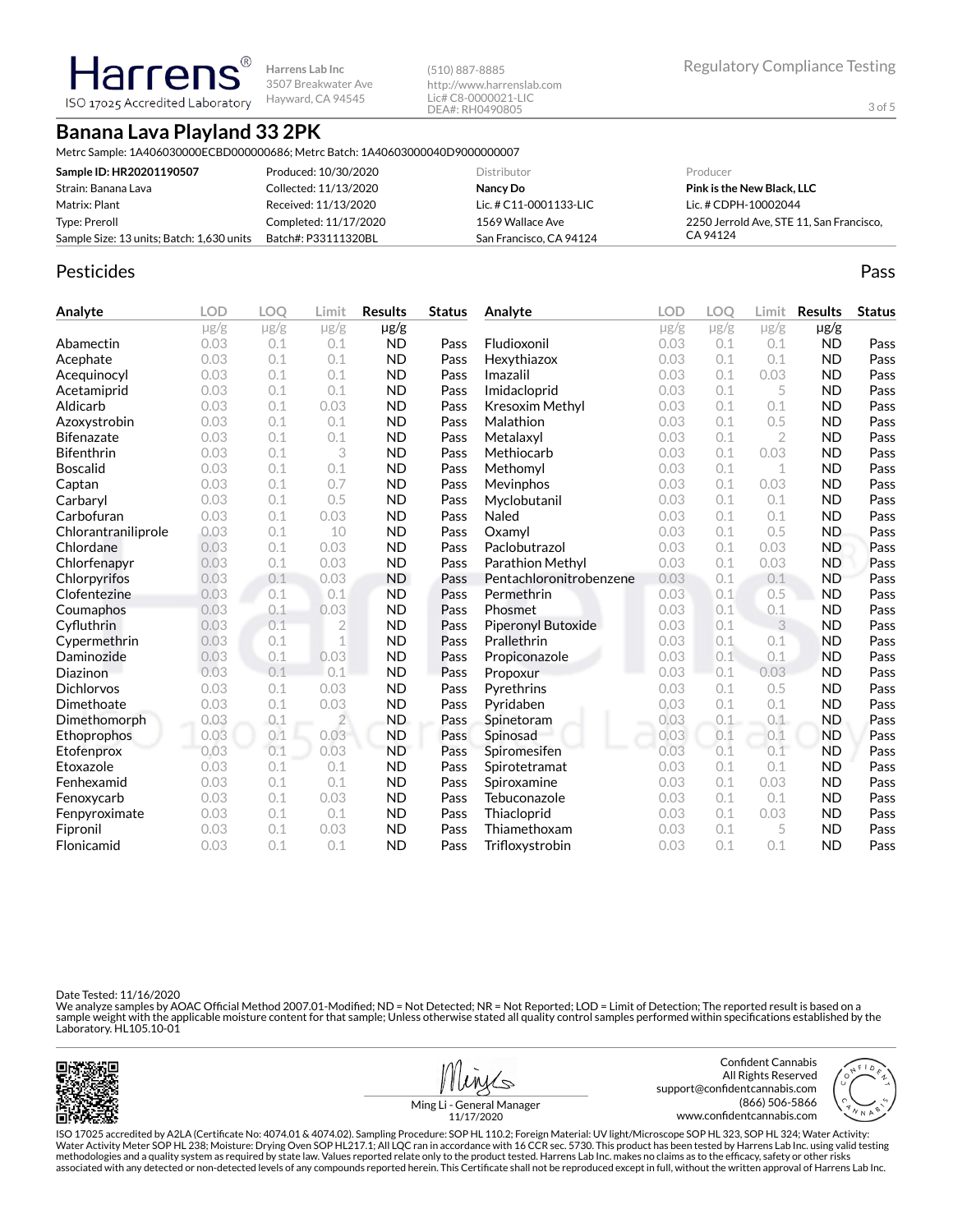**Harrens Lab Inc** 3507 Breakwater Ave ISO 17025 Accredited Laboratory Hayward, CA 94545

(510) 887-8885 http://www.harrenslab.com Lic# C8-0000021-LIC DEA#: RH0490805

# **Banana Lava Playland 33 2PK**

**Harrens** 

Metrc Sample: 1A406030000ECBD000000686; Metrc Batch: 1A40603000040D9000000007

| Sample ID: HR20201190507                  | Produced: 10/30/2020  | Distributor             | Producer                                 |
|-------------------------------------------|-----------------------|-------------------------|------------------------------------------|
| Strain: Banana Lava                       | Collected: 11/13/2020 | Nancy Do                | <b>Pink is the New Black, LLC</b>        |
| Matrix: Plant                             | Received: 11/13/2020  | Lic. # C11-0001133-LIC  | Lic. # CDPH-10002044                     |
| Type: Preroll                             | Completed: 11/17/2020 | 1569 Wallace Ave        | 2250 Jerrold Ave. STE 11. San Francisco. |
| Sample Size: 13 units; Batch: 1,630 units | Batch#: P33111320BL   | San Francisco, CA 94124 | CA 94124                                 |

#### Residual Solvents Pass

| Analyte             | <b>LOD</b> | LOQ       | Limit     | <b>Results</b> | <b>Status</b> |
|---------------------|------------|-----------|-----------|----------------|---------------|
|                     | $\mu$ g/g  | $\mu$ g/g | $\mu$ g/g | µg/g           |               |
| 1,2-Dichloro-Ethane |            |           |           | <b>ND</b>      | Pass          |
| Acetone             |            | 10        | 5000      | <b>ND</b>      | Pass          |
| Acetonitrile        |            | 5         | 410       | <b>ND</b>      | Pass          |
| Benzene             |            |           |           | <b>ND</b>      | Pass          |
| <b>Butane</b>       |            | 25        | 5000      | ND.            | Pass          |
| Chloroform          |            | 1         |           | <b>ND</b>      | Pass          |
| Ethanol             |            | 10        | 5000      | <b>ND</b>      | Pass          |
| Ethyl-Acetate       |            | 10        | 5000      | ND.            | Pass          |
| Ethyl-Ether         |            | 10        | 5000      | <b>ND</b>      | Pass          |
| Ethylene Oxide      |            | 1         |           | <b>ND</b>      | Pass          |
| Heptane             |            | 10        | 5000      | <b>ND</b>      | Pass          |
| Isopropanol         |            | 10        | 5000      | ND.            | Pass          |
| Methanol            |            | 10        | 3000      | ND.            | Pass          |
| Methylene-Chloride  |            |           |           | ND.            | Pass          |
| n-Hexane            |            | 10        | 290       | <b>ND</b>      | Pass          |
| Pentane             |            | 10        | 5000      | <b>ND</b>      | Pass          |
| Propane             |            | 10        | 5000      | <b>ND</b>      | Pass          |
| Toluene             |            | 10        | 890       | <b>ND</b>      | Pass          |
| Trichloroethene     |            |           |           | ND.            | Pass          |
| Xylenes             |            | 10        | 2170      | <b>ND</b>      | Pass          |

Date Tested: 11/16/2020 ND = Not Detected; SOP HL231. Headspace GC-FID



Confident Cannabis All Rights Reserved support@confidentcannabis.com (866) 506-5866 www.confidentcannabis.com



Ming Li - General Manager 11/17/2020